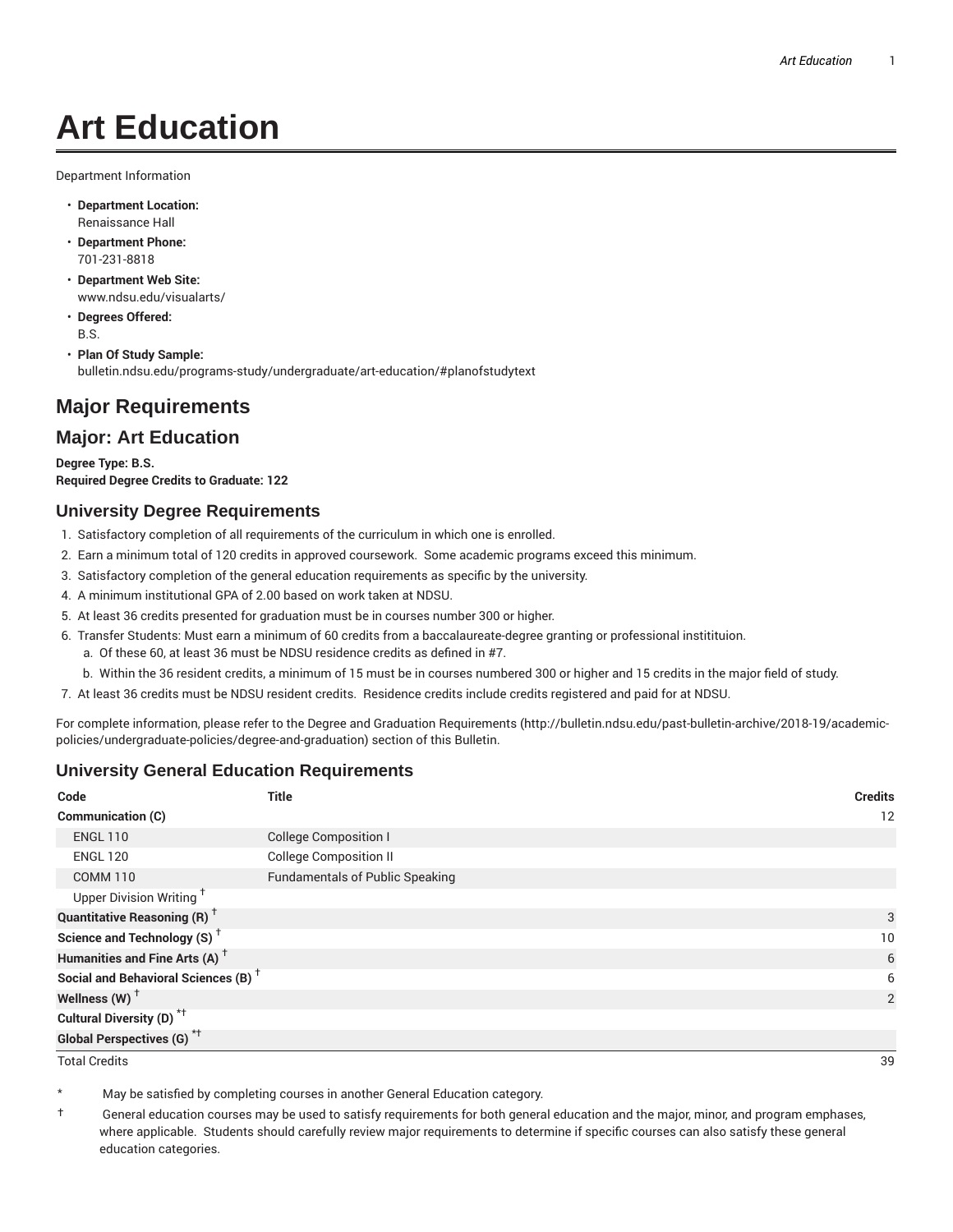• A list of university approved general education courses and administrative policies are available here (http://bulletin.ndsu.edu/past-bulletinarchive/2018-19/academic-policies/undergraduate-policies/general-education/#genedcoursestext).

#### **Major Requirements**

| Code                                                                   | <b>Title</b>                                              | <b>Credits</b> |
|------------------------------------------------------------------------|-----------------------------------------------------------|----------------|
| <b>Art Education Requirements</b>                                      |                                                           |                |
| <b>ART 210</b>                                                         | Art History I (May satisfy general education category A)  | 3              |
| <b>ART 211</b>                                                         | Art History II (May satisfy general education category A) | 3              |
| <b>Professional Education Requirements</b>                             |                                                           |                |
| <b>EDUC 321</b>                                                        | Introduction to Teaching                                  | 3              |
| <b>EDUC 322</b>                                                        | <b>Educational Psychology</b>                             | 3              |
| <b>EDUC 451</b>                                                        | Instructional Planning, Methods and Assessment            | 3              |
| <b>EDUC 481</b>                                                        | Classroom Practice Methods of Teaching I: (Art)           | 3              |
| <b>EDUC 482</b>                                                        | Classroom Practice/Methods of Teaching II:                | 3              |
| <b>EDUC 485</b>                                                        | <b>Student Teaching Seminar</b>                           | $\mathbf{1}$   |
| <b>EDUC 486</b>                                                        | Classroom Management for Diverse Learners                 | 3              |
| <b>EDUC 487</b>                                                        | <b>Student Teaching</b>                                   | 9              |
| <b>EDUC 488</b>                                                        | <b>Applied Student Teaching</b>                           | 3              |
| <b>EDUC 489</b>                                                        | Teaching Students of Diverse Backgrounds                  | 3              |
| <b>Teaching Specialty Requirements</b>                                 |                                                           |                |
| Studies in Art History                                                 |                                                           |                |
| <b>ART 451</b>                                                         | History of American Art                                   | 3              |
| or ART 453                                                             | Topics in Art History                                     |                |
| <b>ART 452</b>                                                         | Contemporary Art                                          | 3              |
| Studies in Studio                                                      |                                                           |                |
| <b>ART 120</b>                                                         | Painting I                                                | 3              |
| <b>ART 122</b>                                                         | <b>Studio Technology Foundations</b>                      | 3              |
| <b>ART 124</b>                                                         | <b>Foundations of Design</b>                              | 3              |
| <b>ART 131</b>                                                         | <b>Foundations Drawing</b>                                | 3              |
| <b>ART 150</b>                                                         | Ceramics I                                                | 3              |
| <b>ART 160</b>                                                         | Sculpture I                                               | 3              |
| <b>ART 170</b>                                                         | Printmaking I                                             | 3              |
| <b>ART 180</b>                                                         | Photography I                                             | 3              |
| <b>ART 185</b>                                                         | Graphic Design I                                          | 3              |
| <b>ART 230</b>                                                         | Drawing II                                                | 3              |
| <b>ART 330</b>                                                         | Drawing III                                               | 3              |
| or ART 335                                                             | <b>Figure Drawing</b>                                     |                |
| Art Studio or Art History Elective: Select 3 credits                   |                                                           | 3              |
| Intermediate Studio Course: Select one course from the following:      |                                                           | 3              |
| <b>ART 220</b>                                                         | Painting II                                               |                |
| <b>ART 250</b>                                                         | Ceramics II                                               |                |
| <b>ART 260</b>                                                         | Sculpture II                                              |                |
| <b>ART 270</b>                                                         | Printmaking II                                            |                |
| <b>ART 280</b>                                                         | Digital Image and Output                                  |                |
| <b>ART 285</b>                                                         | <b>Graphic Design and Digital Media</b>                   |                |
| Upper Division Studio Electives: Select one course from the following: |                                                           | 3              |
| <b>ART 320</b>                                                         | Painting III                                              |                |
| <b>ART 350</b>                                                         | Ceramics III                                              |                |
| <b>ART 360</b>                                                         | Sculpture III                                             |                |
| <b>ART 370</b>                                                         | Printmaking III                                           |                |
| <b>ART 380</b>                                                         | Topics in Photography                                     |                |
| <b>ART 385</b>                                                         | Topics in Graphic Design                                  |                |
| <b>ART 420</b>                                                         | Painting IV                                               |                |